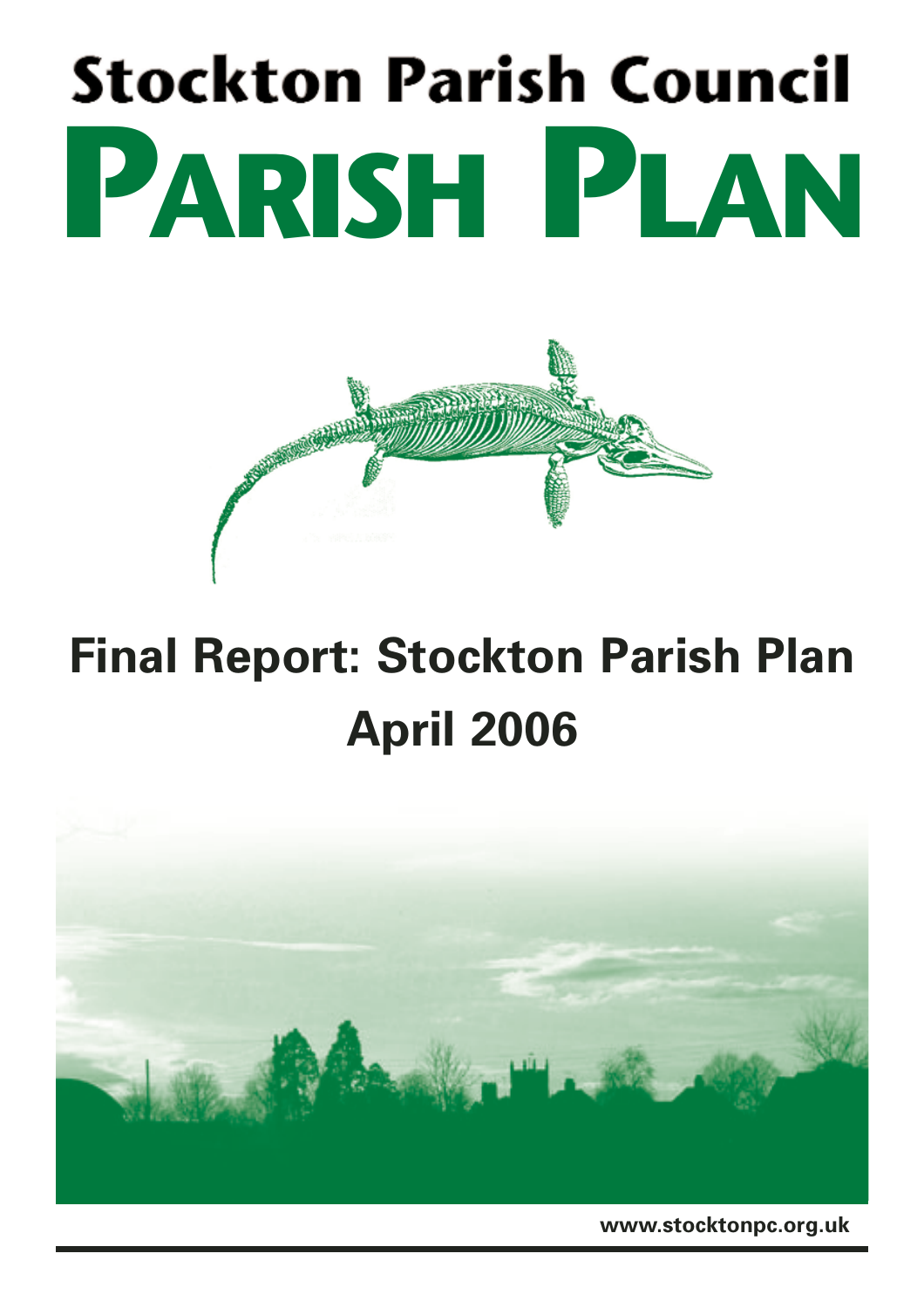#### **Introduction**

#### **What is a Parish Plan?**

The Government has encouraged all parishes to produce a Parish Plan to help highlight the problems in the community. This should then identify actions the parish and its partners in local government and elsewhere should aim at to improve the community. In Stockton we undertook a parish appraisal about five years ago, so the basis of of the work was already done. The Parish Plan takes this and adds to it through a range of information gathering methods, then publishes the results in a format that can be readily understood by our local government partners and other agencies. This includes an Action Plan which maps out ways towards achieving the goals that are identified through the process.

#### **A vision for Stockton**

A vision was put forward for Stockton, describing the sort of community the parish could be in 15 years time. The action plan includes aims for progress over the next five years towards achieving particular points in the plan, after which time a review will be needed to take account of progress and external events that affect the vision.

Our vision is to have a community that is safe, vibrant, healthy, welleducated, fully employed and well-housed.

In more detail, but not in any order of priority:

- The impact of private car ownership should be managed to balance personal freedom against the problems of parked cars and the road safety hazard they pose.
- In terms of physical appearance the parish should preserve some of the features that characterise the past, whilst acknowledging that a community must adapt to demographic changes and external pressures.
- Those institutions that contribute to life in the community should be supported and encouraged. Social interaction is the essence of village life.
- The community buildings and equipment must be maintained and replaced as necessary. Village organisations themselves should be properly funded and new organisations encouraged to cover a wider range of interests and all age groups.
- As working patterns and skills change, driven by new technology, the resources to support this should be developed.
- Good public transport links should be maintained to reduce the reliance on private cars and serve those without access to private transport.
- Stockton School should be supported and 'learning for life' services should be developed.
- Child care services that encourage pre-school development and provide child care facilities for working parents should be developed.
- Some level of residential development should be encouraged and facilitated to meet the needs of the community: to allow for the natural growth of families and to allow people with local connections, particularly younger adults, first-time buyers and older people needing to downsize, to remain in the community. Stifling all development for several years will build up pressures that might lead to larger-scale housing developments that the parish does not seem to support.

This Vision cannot be achieved solely by the Parish Council – it has to be done with the help of every individual within the community and other agencies.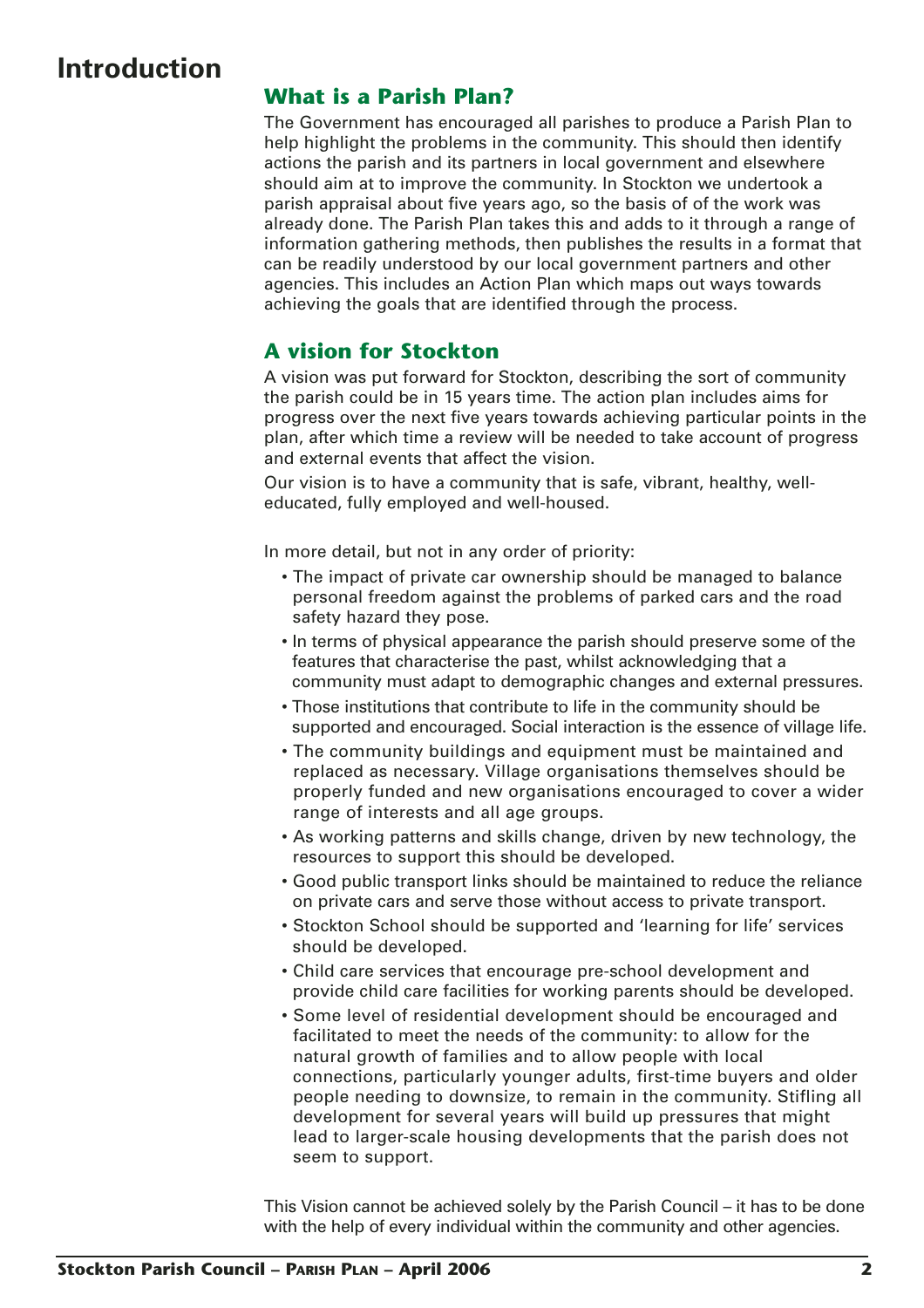#### **Stockton Parish**

#### **Background**

Stockton is a parish of approximately 1,400 people occupying about 550 houses. It is served by two shops (one including a post office), a florist, a fast-food takeaway, two pubs, one working men's club, a primary school, a CofE church, a football and cricket club with facilities for netball and tennis, a village hall, a scout hut, a playing field and several active community groups. It is also well served by buses to Leamington and Rugby. As well as the main village centre there is a small settlement at Greaves Cottages and several outlying houses and farms.

The recent history of the village is closely connected with the extraction and manufacture of cement with several active and worked-out quarries in the vicinity. Consequently the "feel" of the village is very much that of a working community rather than a sleepy rural backwater.

The decline of the farming industry has not significantly affected the parish which has low levels of unemployment.



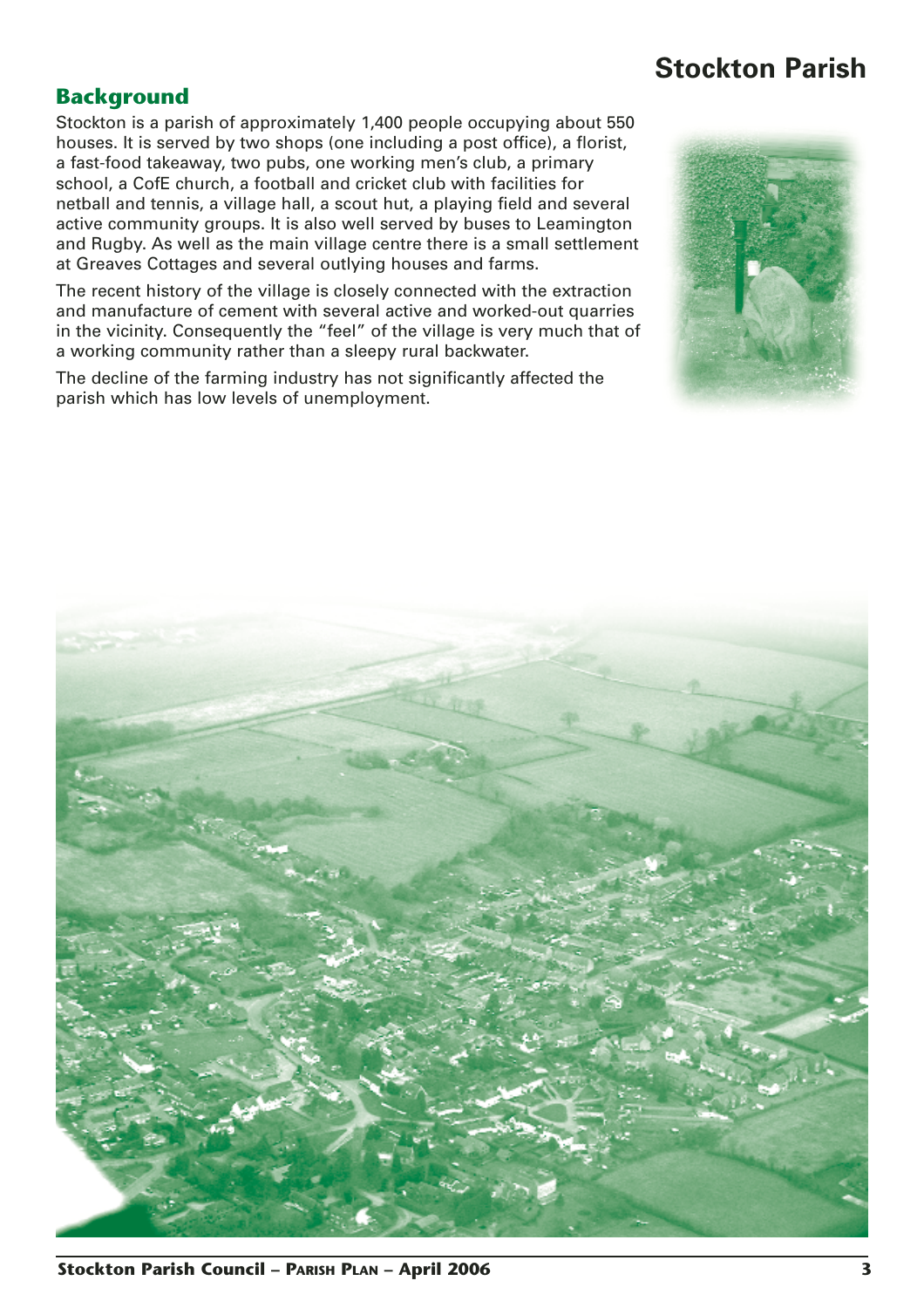#### **Stockton village**

Showing village boundary building line 1993

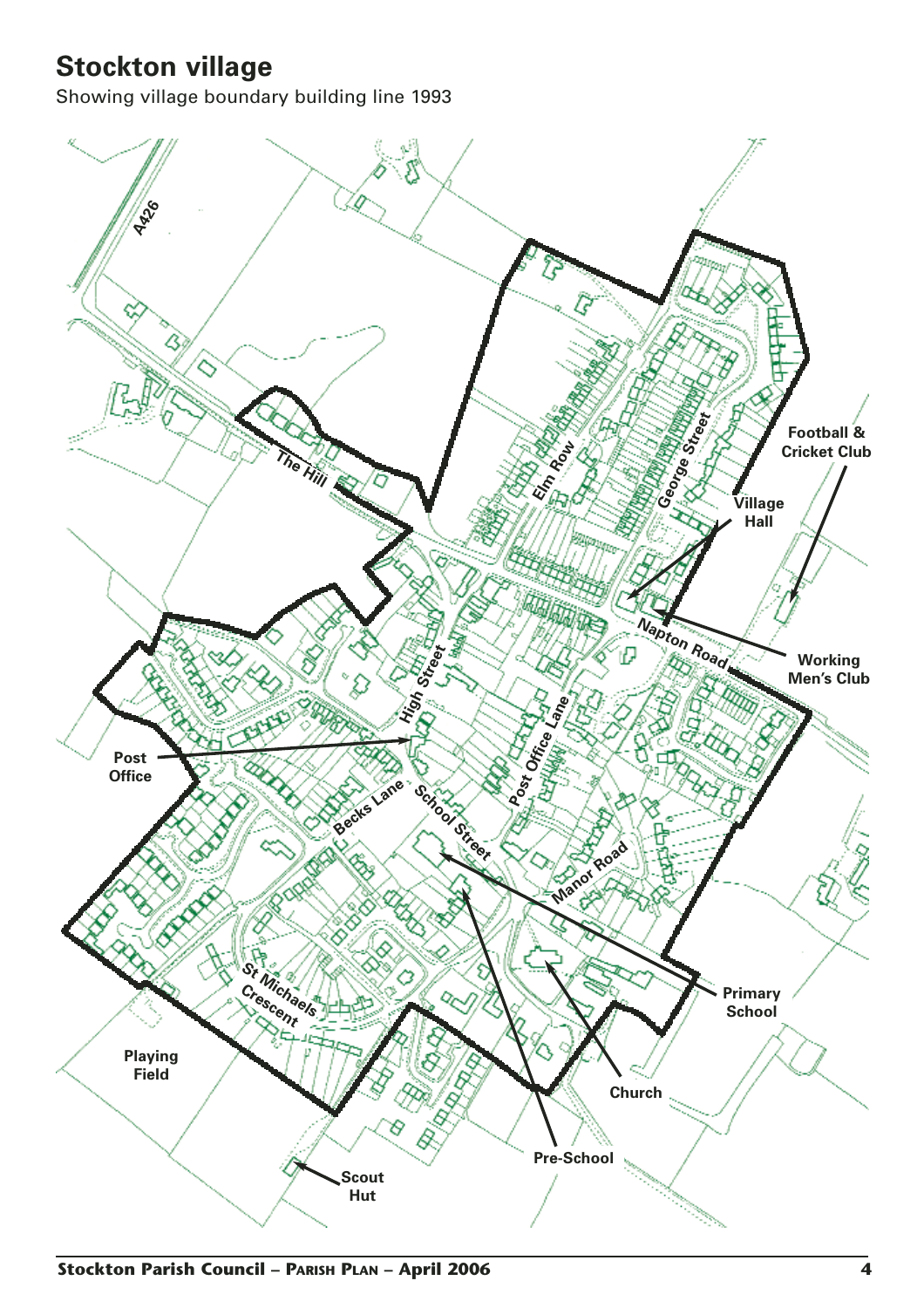#### **Methods**

#### **Putting the plan together**

To develop the ideas put forward through the Parish Appraisal and to identify issues that have developed since that time, a newsletter was sent out in June 2003 and a public meeting held in September 2003 to introduce the themes and encourage volunteers.

A Steering Group was formed in December that year under the chairmanship of John Edwards of Tuckwell Close. Two sub-groups were formed, one to look in more detail at 'environmental' issues and the other to consider 'social and community' matters. The first group met several times and drew up some principles covering traffic, road safety, public transport, preservation of heritage features and village appearance. The second group decided to set up some 'focus groups' to identify the main social and community issues facing the village, but despite two calls for volunteers, insufficient interest was raised.

A Housing Needs Survey was undertaken in partnership with the Warwickshire Rural Housing Association and the results were published in January 2005.

In the summer of 2005 a questionnaire was sent to 200 people selected at random from the Electoral Roll and about 100 of these were returned.

To supplement the information gathered through these methods, some discussions and interviews were held with primary and secondary school children, thus giving a representative picture of the views of villagers.

In October 2005 a drop-in day was held in the village hall for parishioners to come and talk to members of the committee and parish councillors and to view the preliminary results of the survey. Newsletters have been sent to all houses in the parish to help keep people informed of progress and the issues that have arisen.

Once the plan report reached a draft stage it was circulated amongst members of contributing groups and external partners such as Stratford District Council and Warwickshire Rural Housing Association for final comments and guidance.

#### **Summary**

Replies to the questionnaire and subsequent interviews and discussions meant that a representative sample of all ages and both sexes was included. All groups generally shared the same areas of concern and there was little significant difference in replies, with common awareness of wider issues and how issues affect the whole community. The younger people surveyed did have less interest in areas such as having a 'clean and tidy village', but gave similar results in areas such as traffic, vandalism and the local environment. The main areas which produced the strongest responses from all groups were traffic calming, parking, housing and development and the provision of amenities

#### **Focus groups, discussions, interviews and other responses**

Two sub-committees were set up by the Steering Group. The first looked at traffic issues, village appearance and heritage features. The second was to look at social and community issues but was not able to meet regularly due to other commitments and so the Steering Group decided to send out a questionnaire to 200 people in the parish selected at random from the electoral register as an alternative way of exploring these issues.

**Parish Boundary**

#### **Results**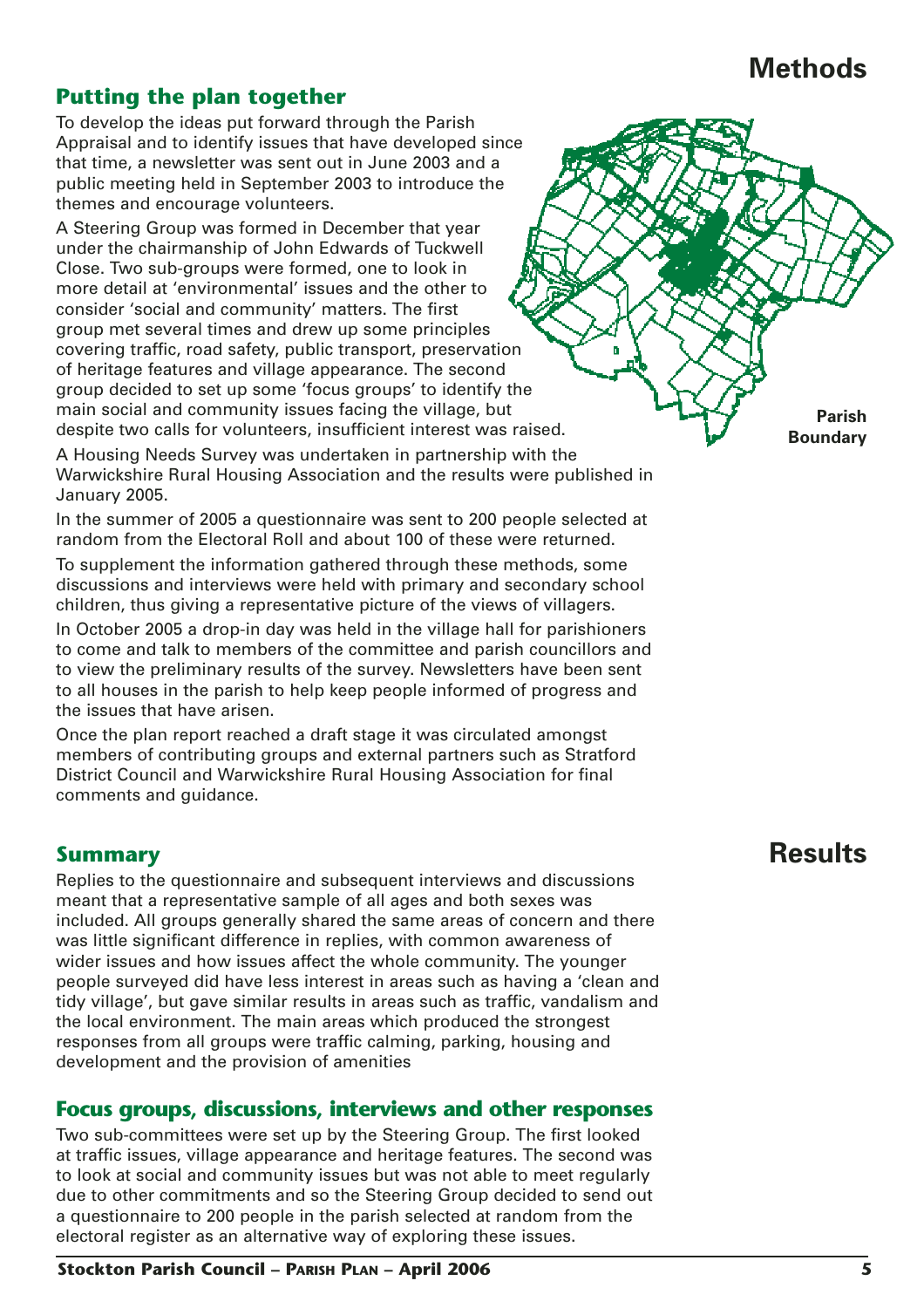"More housing for local <sup>p</sup>eople."

"More investment in games, plays, education for youth: youth club, karate, games, best kept village competitions"

#### **Housing Survey results**

The Steering Group decided that it needed to understand what demand there was for housing, particularly affordable homes, in the parish. This survey was carried out by Warwickshire Rural Housing Association who analysed the results and produced a report for the Steering Group (the full report is available on the Parish Council website **www.stocktonpc.org.uk**).

The survey showed that nearly 75% of the respondents were in favour of a small social housing scheme of homes for local people in the village. On the other hand 61% of respondents would not be in favour of a large housing development. 30 respondents said they would have a need for affordable housing in the next 5 years and 11 said they would have a need for market housing in this period. Responses in the Parish Plan consultation process reinforced the objections to large housing developments even where these would include a proportion of social or affordable homes.

Based on these responses the Steering Group feels that it is sensible for there to be an ongoing low level of housing development each year that allows for the normal organic growth of the parish, rather than allowing pressure for housing to grow to such an extent that a larger scale development can no longer be resisted. In the Stratford Local Plan, Policy COM.1 states that only housing 1.) Based on local needs, 2.) Intended to meet these needs in perpetuity and 3.) At a location acceptable to the community, will be encouraged. The policy also requires that any scheme maximises the use of previously developed land, and follows other general location and design principles.

A more detailed 'Stage 2' housing needs survey is planned for the near future to provide a more detailed assessment of the housing needs already identified.

#### **Other groups that have contributed to the results of the Parish Plan**



#### **Stockton Church - St Michael & All Angels**

The oldest part of the present church dates back to the 14th century. In April 2006, work will start on a grant-funded programme of repairs to help preserve it for future generations.

Stockton became a combined Church of England and Methodist church, sharing a vicar with Napton and Lower Shuckburgh. Stockton is bucking the national trend as its congregation is growing, and the Parochial Church Council has plans, endorsed by the Bishops of Coventry and Warwick and Stockton Parish Council, to facilitate and promote wider use of the building by all Stockton residents. The aim is to make a flexible, user-friendly space within the building for services

and other community activities. Plans include major work on the path and entrance, disabled access, installing a kitchen, toilets, heating, lighting and sound systems, plus creating separate meeting or activity rooms.

A fundraising group conducted a survey in December 2005, and the results revealed solid support for Stockton Church (100% wanted to see it stay open) and strong approval (87.5%) for wider use of the building. Favoured options included concerts, use by schools and as a 'drop-in' place.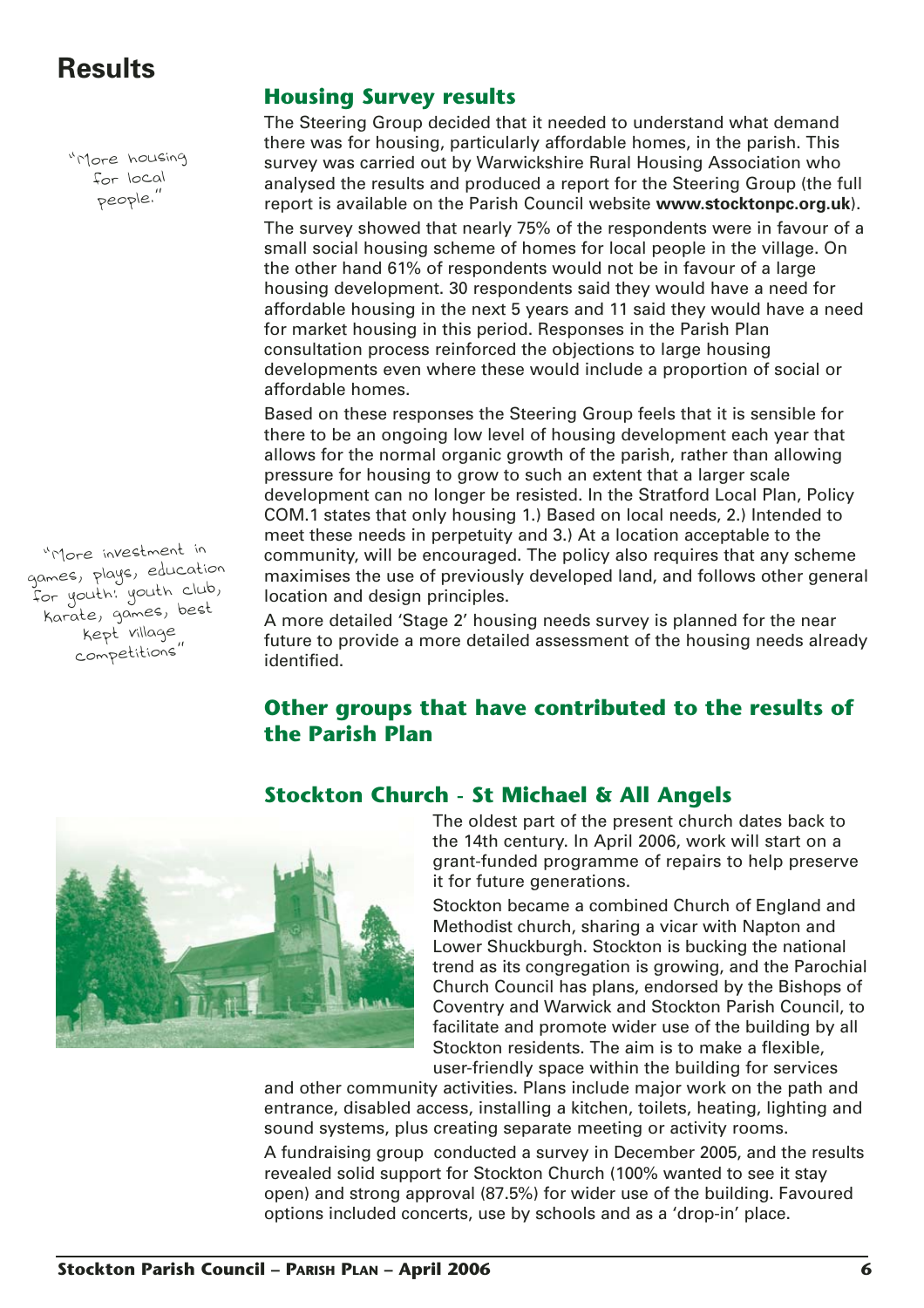#### active Parents and Friends Association: FOSS (Friends of Stockton School), who

throughout the year.

**Primary School**

**Stockton Village Hall**

options for future development.

**Stockton Stepping Stones**

organise social and fund-raising events. Future plans include developing a new computer suite, introducing Before and After School Care and further developments to the outdoor environment.

personal and social skills as well as their academic ability. Parents see the school as friendly and approachable and there is an

The pupils at Stockton Primary School became involved with the Parish Plan and had a village walkabout and came up with ideas for the development of the village called 'Our Visions for Stockton Village'. These included plans for use of the Methodist Chapel that was empty at the time, plans for a youth club and for playing facilities. A presentation of their ideas was made to a member of the Steering Group.

The Village Hall in Stockton provides a venue for a range of activities, from keep fit classes to public meetings and rummage sales. It was originally obtained for the parish from Nelson Cement works and is currently run by a committee who have recently overseen considerable internal improvement works and who are considering a number of

Stepping Stones is a self funded pre-school that provides care for up to 24 children of pre-school age and offers a safe, secure and friendly environment with a high standard of care. It has strong links with the Primary School, which is where most of the children continue their education. Stepping Stones is run by a voluntary management

committee and is sustained through fees and fundraising events held

Stockton Primary School is nearly 100 years old and after many years as a First School, became a primary school for children aged 4-11 years in 1996. It currently has 109 children on roll, split into five classes. Small classes enable the staff to get to know children individually and there is a strong community feeling with a commitment to developing children's

**Two of the ideas for improvements put**

> **forward by Primary School children**

"We need a bus stop at the en<sup>d</sup> of Elm Row."

"Newcomers an<sup>d</sup> their children are the future o<sup>f</sup> Stockton."

"Ask all parents to walk to school with their children, not use cars."





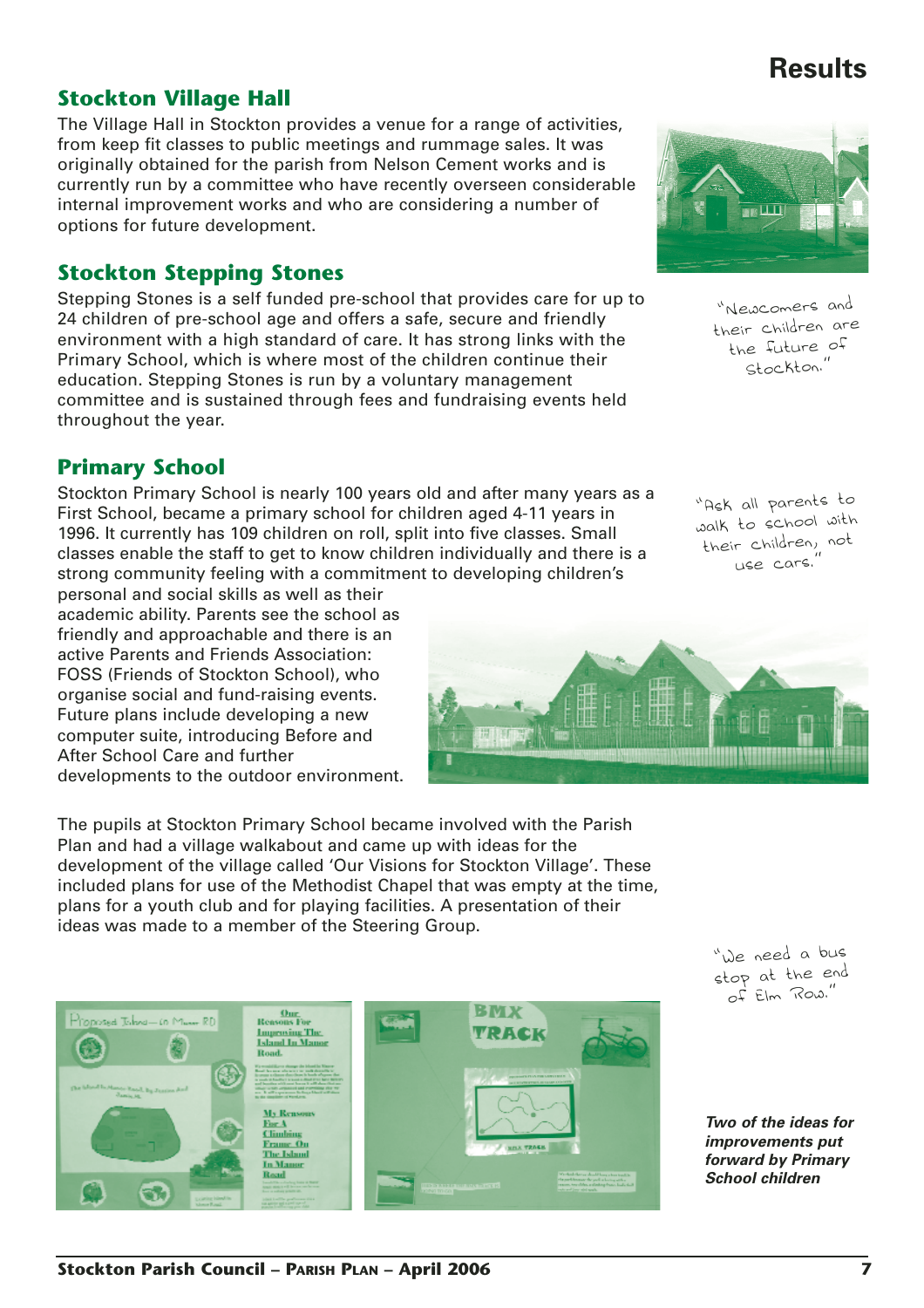#### **Questionnaire results**

The questionnaire was circulated in summer 2005; the main results are shown below and on the following pages, together with just some of the comments received. The questions were in eight sections dealing with aspects of living in the village now and how people wanted to see things develop in the future.

#### **1. Health and Mobility**

The majority of people who replied felt that access to facilities in the village was easy, although there were mixed views about the state of kerbs and pavements.





The health services in Southam were generally regarded as easy to get to, although some commented that transport for non-car owners and the infirm could be improved. Fewer people thought that access to the hospitals was easy.



"Health – easy to get to if you have a car.

"I don't agree with cars parking on footpaths; anyone in wheelchairs don't have a chance."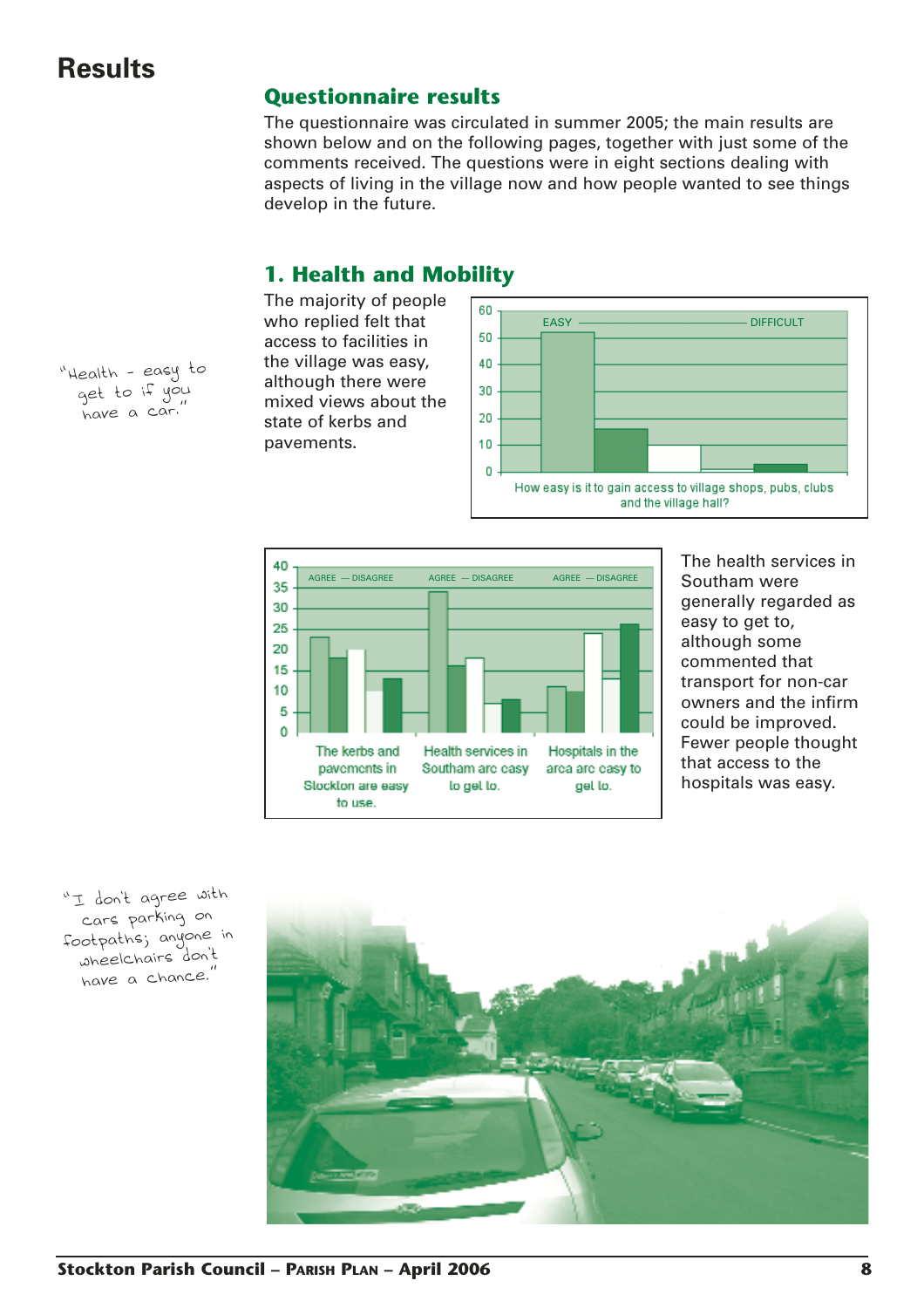#### **2. Traffic in Stockton**



People were asked to score their concerns about traffic hazards. The responses are listed in the following chart, with major concerns surrounding speeding, accidents on the A426 and parking problems. Parking and traffic speed produced the majority of comments from those expressing concerns generally, particularly parking in George Street and Elm Row, and parking on pavements and too close to junctions.

use the pavement as parking."

> "An island at Stockton Cross Roads could slow the traffic down on the A426 an<sup>d</sup> make it safer."

"I think parked cars become a traffic calming measure without having to have speed humps."

#### **3. Safety**

vehicles also caused concerns.

Replies overwhelmingly reported that people feel safe in the home and walking around the village. There was support for more police visits, although people may not be aware of the level of policing as patrols are not always obvious. The majority of people stated they knew where to go to report crime.

School dropping off and picking up, traffic calming, buses and other large



"Children and animals don't stand a chance with the maniac drivers."

"We need more policemen to walk round the village."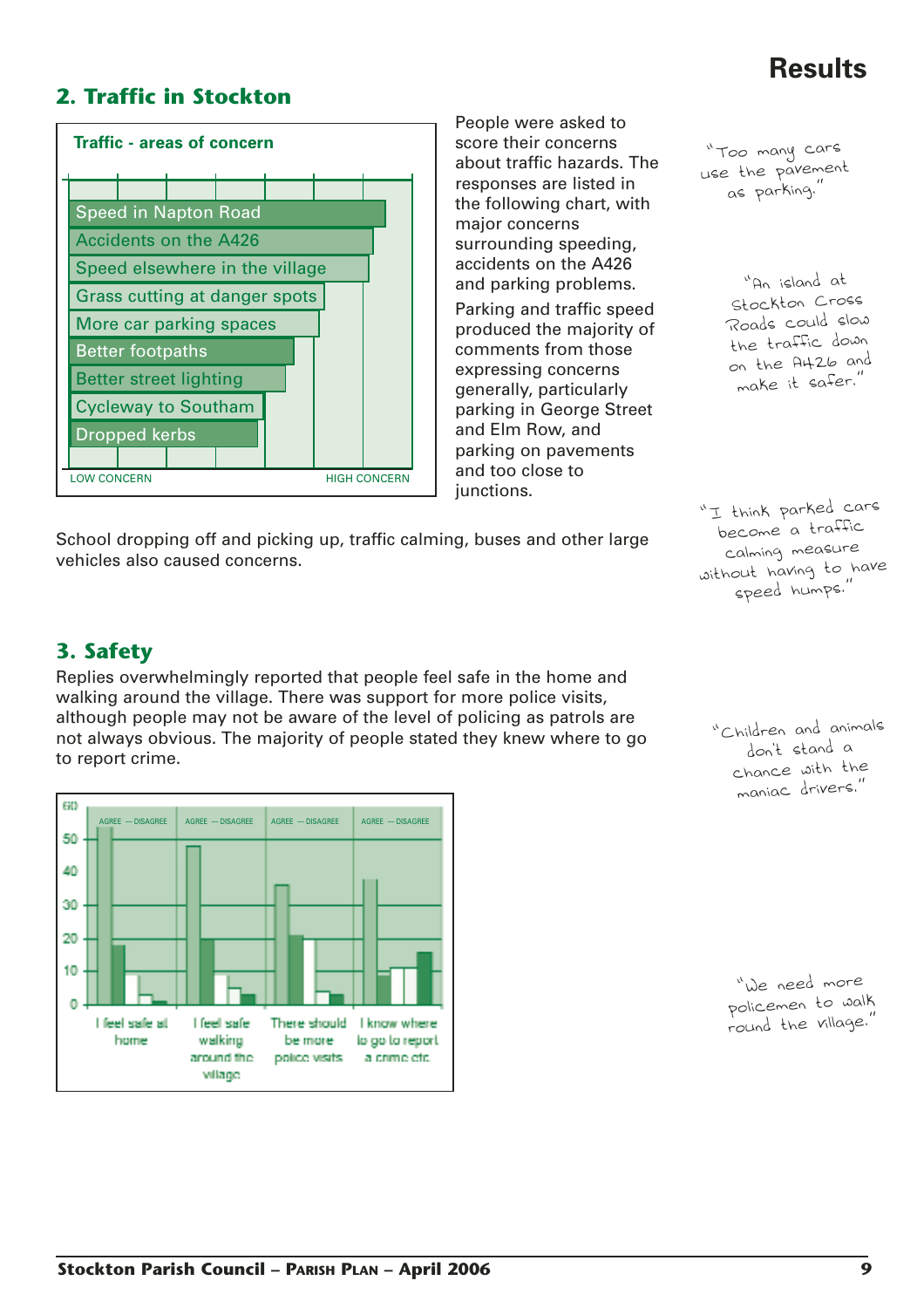

#### **4. Housing in Stockton**

After concerns about traffic, housing produced some of the strongest responses and comments in replies. The question about whether any developments should take place within the village or in outlying areas produced either strong agreement or indifference, with a lesser number disagreeing.

Suggestions for where developments might be considered included all areas of the village, but the ones most mentioned were concentrated in areas adjacent to the main through routes.

Comments ranged from those vehemently opposed to any development to suggestions that some be encouraged for those in need, particularly people with a local connection and for first time buyers.

When these results are taken with the results of the Housing Needs Survey it is clear that, while there is support for small-scale housing developments within the perceived boundary of the village (the 1993 building line), particularly where this includes provision for local people and first-time buyers, there is strong resistance to larger scale developments, even when including social housing to meet local needs, and particularly outside the current village boundary. Certain types of housing were identified as being likely to be needed in the coming years, with 2-bedroom and 4-bedroom houses showing significantly.

"Only small bungalows for single people living in large houses."

"Stockton is big enough already; if it became bigger it would no longer be a village!"

"Brownfield sites rather than building in the outlying countryside."

"Why build more?"

The following principles should apply to future housing development.

- Preference should be given to developing 'brownfield' sites before 'greenfield' sites. Brownfield sites could cover existing larger gardens where the final development did not lead to the density of housing being out of keeping with the rest of the village.
- Developments of affordable homes would be supported. Affordable housing in this context means properties available to rent from a housing association or shared ownership. A full housing needs survey of the parish should be undertaken by the developer prior to the development to determine the level of need and type size and tenure of property in demand at the time and how the occupancy would be restricted to households with a local connection.
- Properties that give priority to people with local connections to the parish will be supported. Any new housing should be accompanied by an appropriate planning agreement restricting occupancy of the houses to people who live in the parish, people who previously lived in the parish and wish to return, people who have employment within or closely adjacent to the parish, and people with close family already living in the parish. This applies to local market housing as well as affordable homes and so speculative building of houses for sale on the open market would not be supported. Local market housing must have a buyer with local connections as defined above.
- Conversion of non-residential properties to residential would only be supported if it could be proven that there is no market for retaining the building as a non-residential property.
- As many of the roads in the village have to accommodate large numbers of parked vehicles, particularly at evenings and weekends, any future development should have adequate off-street parking areas and traffic to and from the development should not lead to unacceptable congestion on access roads.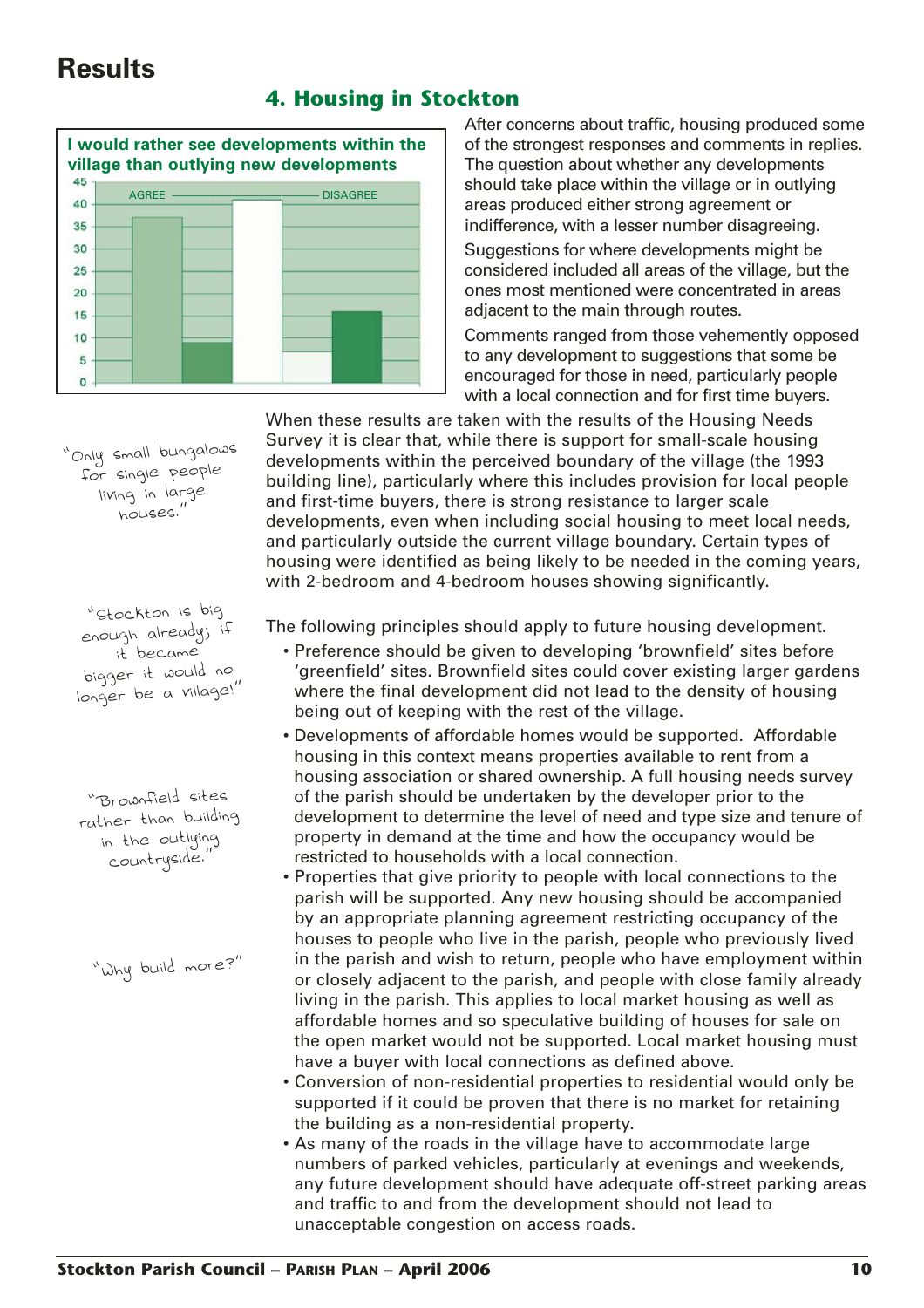#### **5. Local Environment**

We asked which local physical feature(s) need to be preserved. Answers included strong support for the church, school, village hall and other buildings as well as seating, the stone and pump. Natural features: hedges, trees and fields, including the playing field, also figured strongly.



largely considered to be for younger children only, and that more provision should be made for teenagers, with the lack of a shelter or building cited as the main problem. A suggestion that the wall should be replaced or used as a graffiti experiment was also raised. The

younger respondents called for the netball pitch to be refurbished and the football goals tidied up, and generally saw the playing fields as a good asset to the village.

Other suggestions for things Stockton needs more of included more lock up garages, a conservation scheme, additional seating, a bus stop at the end of Elm Row, a post box in George Street, better maintenance of seating, and hedge and grass cutting.

We also asked about facilities in the village and who should be responsible for decisions on their purchase and upkeep. A large majority felt this should be the responsibility of the Parish Council.

"Post boxes are needed in George Street and Manor Road for elderly

> "There is nothing for older children."

"I suggest that more emphasis is put on the environment within the Vision."

"Can the old quarry workings and surrounding area be developed and turned into a feature/nature area?"

"A conservation/listing scheme could include not just buildings but trees an<sup>d</sup> other aspects of the village where appropriate."

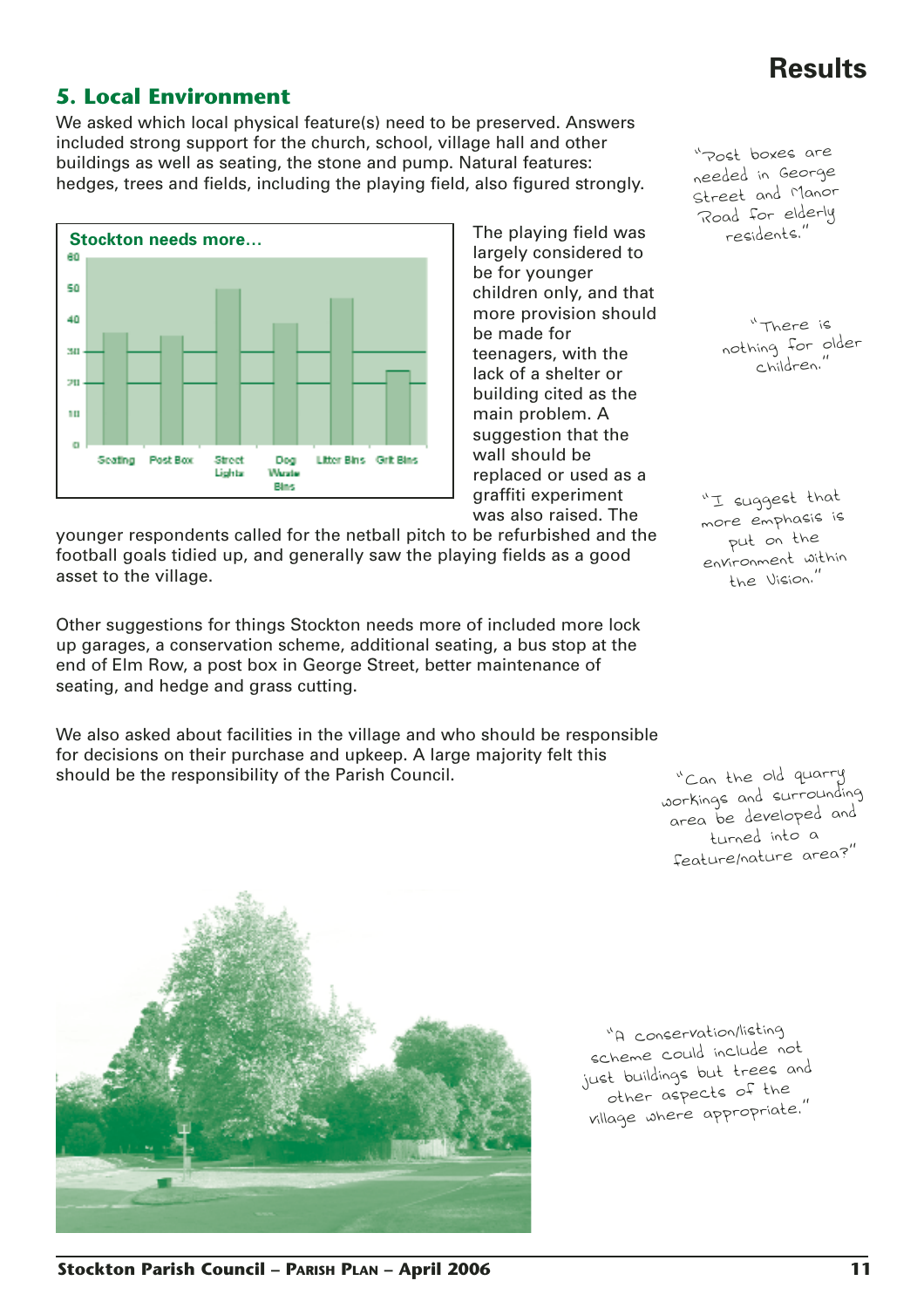#### **6. A Clean and Tidy Village**

Vandalism is not seen as a major problem in Stockton, but litter around the village was, mentioned particularly by younger people.



"Village people should keep village tidy."

> "I can't tick vandalism because we are quite lucky up George Street, there are some nice children, but it could be a lot tidier."



Suggestions for maintaining a clean and tidy village included encouraging villagers to help by keeping their properties tidy, planting flowers and hanging baskets, and having a village gardener.



"Hedge trimming along footpaths."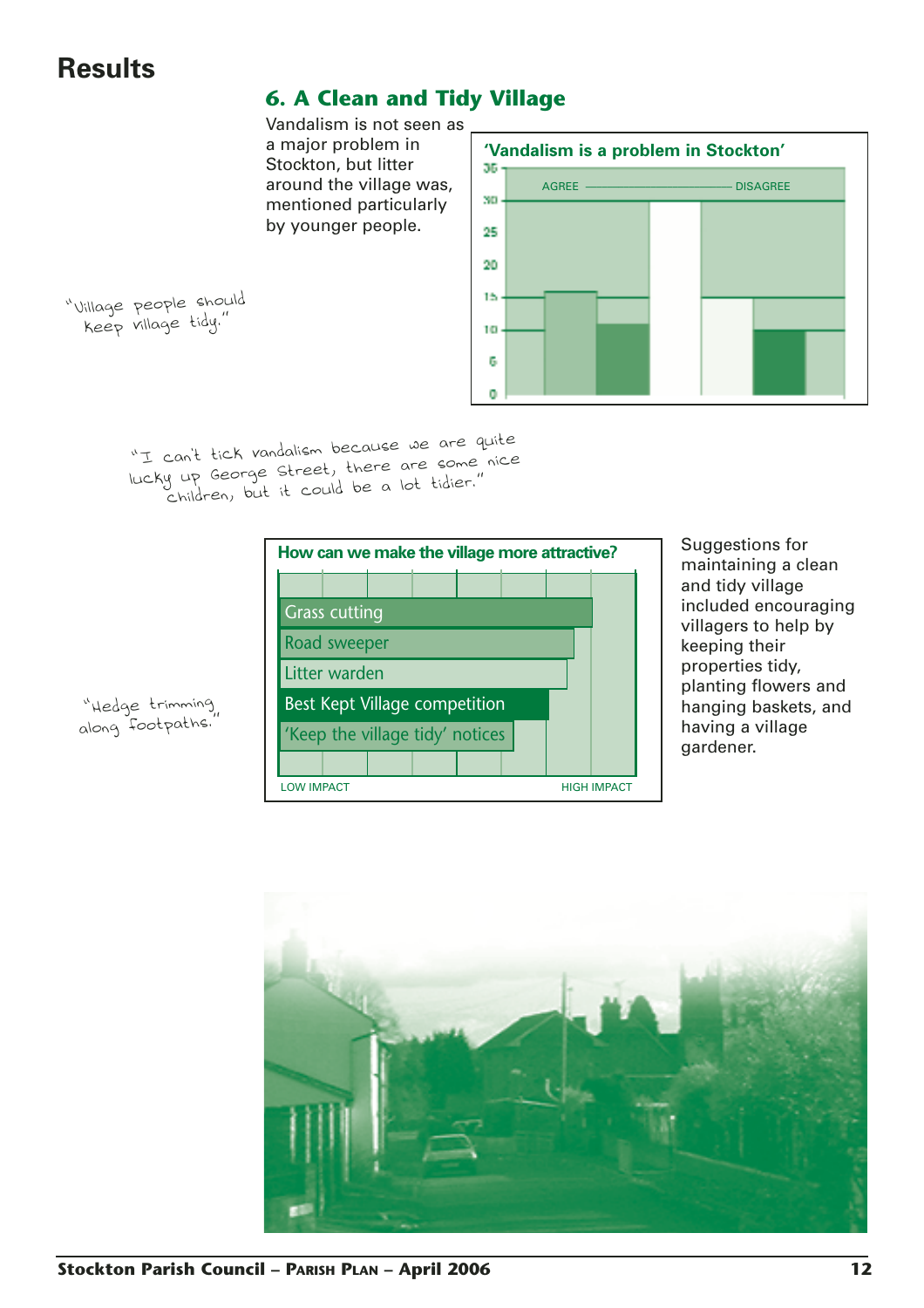#### **7. Leisure in Stockton**



**'The Parish Council should consider providing an additional facility (a youth shelter, skateboard ramp, etc) for the playing field'**



Few people expressed a desire to engage in leisure activities by organising or joining a club or society. Of those that did the following were the interests they highlighted, with other interests mentioned including more for the elderly, fishing, evening classes and bridge.

Sport is well catered for in the village by the football and cricket club, and netball and tennis facilities.

In comments and suggestions there was strong support from all age groups for a youth club or youth shelter.

"There is scope for promoting greater social interaction an<sup>d</sup> perhaps a Stockton village 'week'."

"Something should be done to occupy the teenagers, to keep them out of mischief."

"I think the vision is a very good one and most of the ideals expressed are sound."

#### **8. Stockton's Community**

20 15 10 ŀ, Ō.

**'Stockton needs an information point from which we can contact District and County Councillors and other services'** 40 AGREE ––––––––––––––––––––––––––– DISAGREE 36  $30\,$ 26

Few respondents planned to use nursery facilities in the next few years, although many expressed support for them.

There was strong support for an information point, and other suggestions included a call for a cash card machine, and a return of the village carnival as a community activity.

"Try and get a carnival or annua<sup>l</sup> event going."

"The Parish Counci<sup>l</sup> should concentrate on the things that they can do and which they already do well."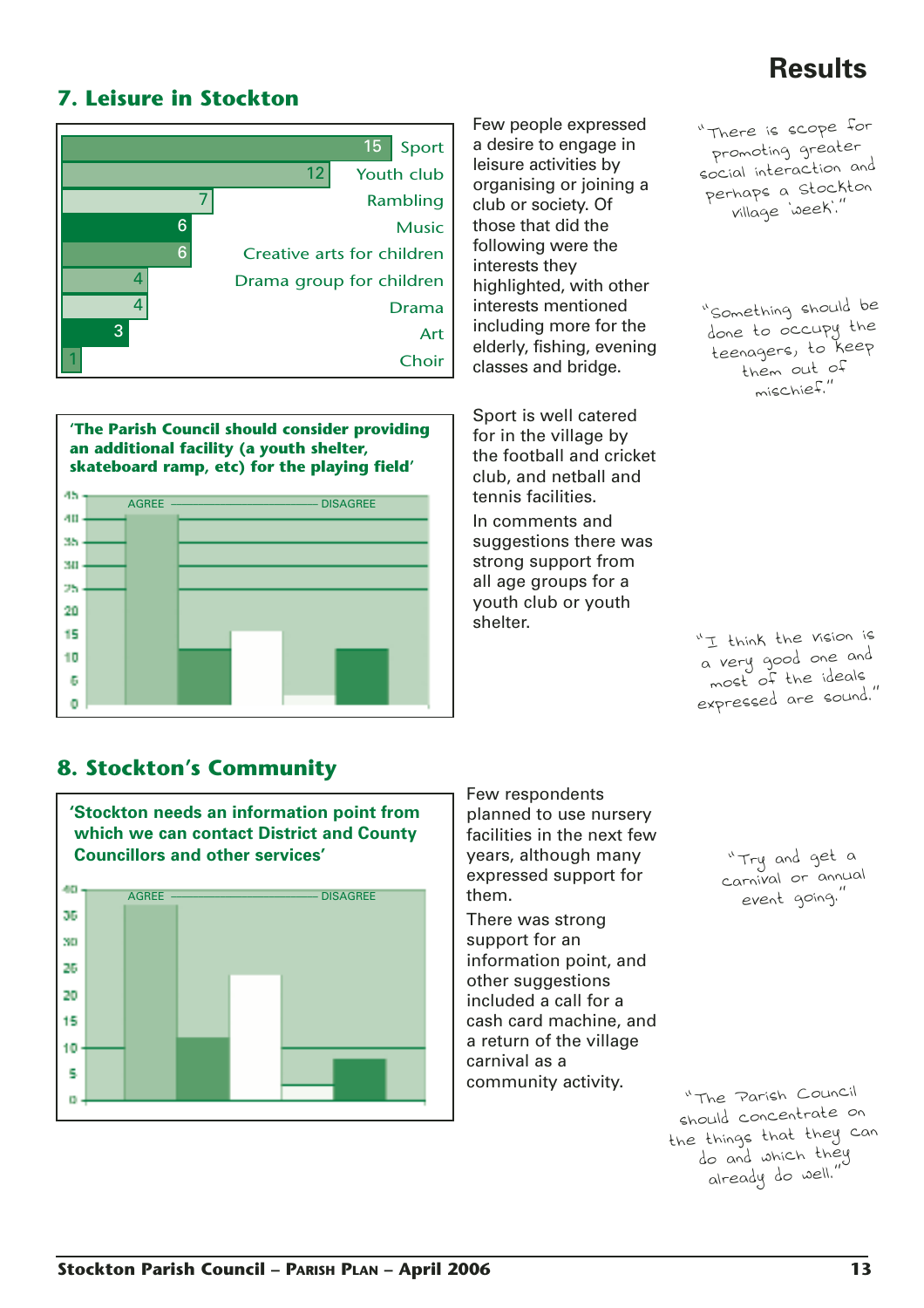#### **Action points**

From the results a number of issues have been identified that demand action, by the Parish Council or by other bodies, addressing some of the points raised. A few areas lie outside the remit of the Parish Council and cannot be addressed directly, but the relevant bodies will be notified. Other areas are not affordable without significant changes in the level of precept and would require considerable consultation to implement.

#### **Traffic**

| <b>Item</b>                                                 | <b>Action needed</b>                                                                                                                                            | <b>Responsibility</b>                                                          | <b>Urgency</b>          | <b>Timescale</b>     |
|-------------------------------------------------------------|-----------------------------------------------------------------------------------------------------------------------------------------------------------------|--------------------------------------------------------------------------------|-------------------------|----------------------|
| Traffic calming                                             | Speed reduction on Napton Road                                                                                                                                  | PC to agree best<br>treatment with<br>WCC and fund/<br>part fund               | Medium                  | <b>End 2008</b>      |
| <b>Accidents at A426</b><br>crossroads                      | WCC to install accident prevention<br>measures                                                                                                                  | Possible funding by<br>Cemex. PC to engage<br>with WCC on suitable<br>measures | High                    | <b>End 2006</b>      |
| <b>Accidents on A426</b><br>between Southam and<br>The Boat | Monitor accident record and put<br>pressure on WCC to take action                                                                                               | <b>PC</b>                                                                      | High                    | Ongoing              |
| Parking on verges and<br>pavements                          | 1. Trial with mesh surfacing on verges  <br>2. Establish WC and WCC view on<br>parking on pavements and at road<br>junctions and set up enforcement<br>measures | PC<br>PC/WC/WCC                                                                | Medium<br><b>Medium</b> | End 2006<br>End 2006 |
| <b>Bus route</b>                                            | Investigate alternative bus routes<br>through village to avoid congestion                                                                                       | PC/WCC                                                                         | <b>Medium</b>           | End 2007             |

#### **Housing**

| <b>Item</b>                                             | <b>Action needed</b>                                                                                                        | <b>Responsibility</b> | <b>Urgency</b> | <b>Timescale</b>            |
|---------------------------------------------------------|-----------------------------------------------------------------------------------------------------------------------------|-----------------------|----------------|-----------------------------|
| Affordable and market<br>housing to meet local<br>needs | PC to adopt the principles in the<br>section on Housing Needs Survey<br>and respond to planning<br>applications accordingly | <b>PC</b>             | <b>Medium</b>  | As<br>applications<br>arise |
|                                                         | Carry out a Stage 2 housing needs<br>survey                                                                                 | PC/WRHA/SDC/WRCC      | High           | By 2007                     |
|                                                         | PC to explore opportunities for<br>building affordable homes on<br>suitable sites in the village                            | PC/WRHA/SDC           | High           | By 2007                     |
|                                                         | PC to adopt the principles in the<br>section on Housing Needs Survey<br>and respond to planning applications<br>accordingly | PC/SDC                | Medium         | As<br>applications<br>arise |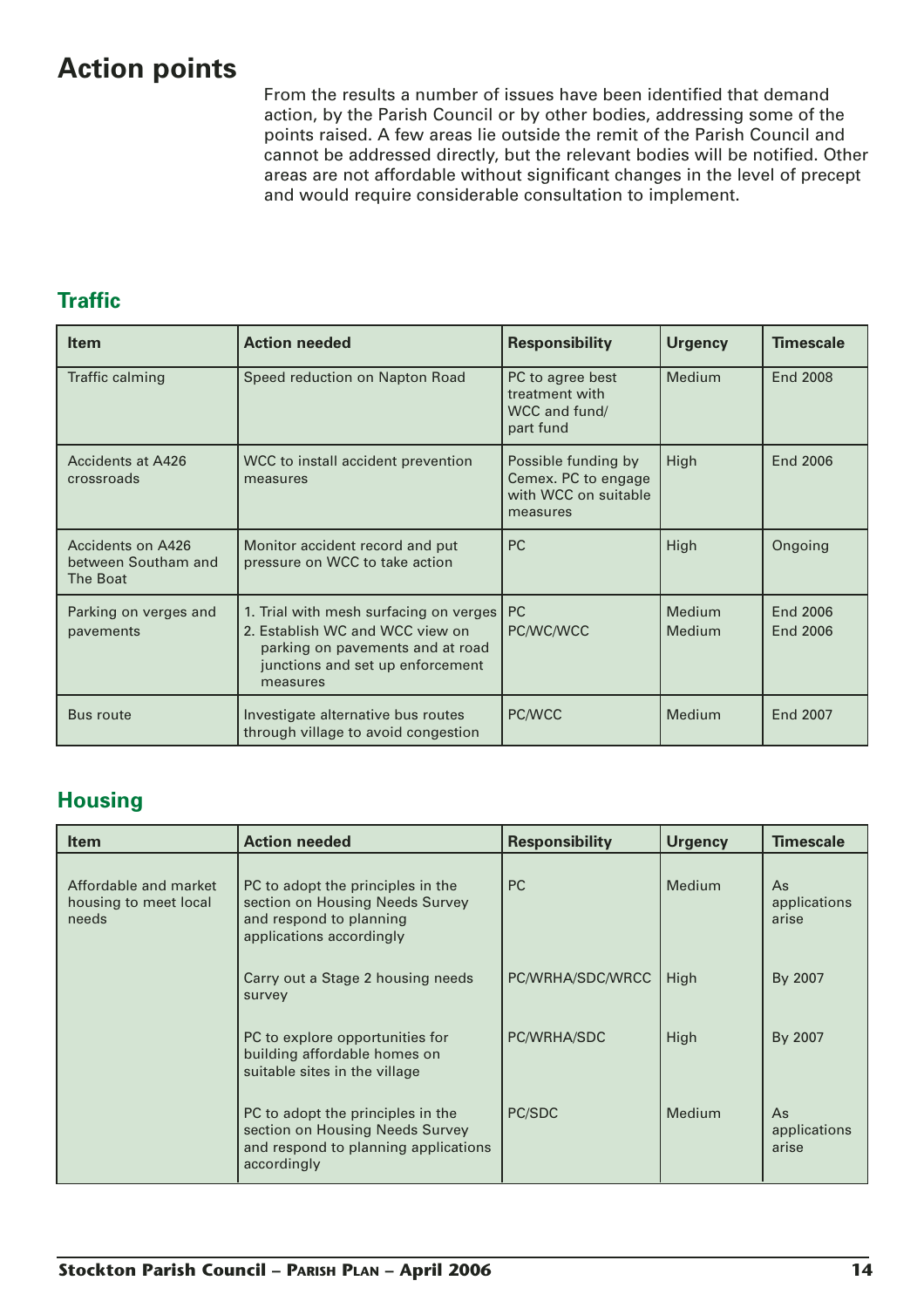#### **Action points**

#### **Abbreviations Used:**

- CVS Council for Voluntary Service
- CWAS Coventry & Warwickshire Ambulance Service
- PC Stockton Parish Council
- SDC Stratford-on-Avon District Council
- WC Warwickshire Constabulary
- WCC Warwickshire County Council
- WRHA Warwickshire Rural Housing Association

#### **Facilities**

| <b>Item</b>                          | <b>Action needed</b>                                                                                              | <b>Responsibility</b> | <b>Urgency</b> | <b>Timescale</b> |
|--------------------------------------|-------------------------------------------------------------------------------------------------------------------|-----------------------|----------------|------------------|
| Playing field                        | Continue redevelopment programme<br>with emphasis on facilities for youth                                         | PC                    | Medium         | End 2007         |
| Heritage features                    | 1. Investigate use of Tree Preservation<br>Orders for specimen trees                                              | PC/SDC                | Medium         | End 2007         |
|                                      | 2. Maintain and preserve open spaces<br>in village                                                                | <b>PC</b>             | Medium         | Ongoing          |
|                                      | 3. Preserve frontages of Church,<br>Stockton School, Countrywide Stores,<br>Chair Workshop in High St.            | PC/SDC                | Medium         | Ongoing          |
|                                      | 4. Preserve cemetery railings, village<br>pump and Mt Sorrell stone                                               | <b>PC</b>             | Medium         | Ongoing          |
| Village facilities and<br>appearance | 1. Continue programme of providing<br>seating, litter and dogs bins, street<br>lights, dropped kerbs at junctions | PC/SDC/WCC            | Medium         | Ongoing          |
|                                      | 2. Maintain public footpaths and<br>improve signage, remove stiles or<br>replace with kissing gates               | PC/WCC                | Medium         | Ongoing          |
|                                      | 3. Employ village handyman for litter<br>picking, cleaning signs, maintaining<br>public footpaths                 | <b>PC</b>             | High           | Mid 2006         |

#### **Services**

| <b>Item</b>                      | <b>Action needed</b>                                                                                                                 | <b>Responsibility</b> | <b>Urgency</b>             | <b>Timescale</b>                |
|----------------------------------|--------------------------------------------------------------------------------------------------------------------------------------|-----------------------|----------------------------|---------------------------------|
| <b>Village Institutions</b>      | 1. Continue financial support for<br>Village Hall, playing field, graveyard<br>maintenance                                           | <b>PC</b>             | High                       | Ongoing                         |
|                                  | 2. Continue general support for<br>existing and new village organisations                                                            | <b>PC</b>             | High                       | Ongoing                         |
|                                  | 3. General support for redevelopment  <br>of Church                                                                                  | <b>PC</b>             | Medium                     | Ongoing                         |
| Improve supply of<br>information | 1. Continue PC Newsletter and Website<br>2. Explore use of information board<br>3. Prepare an information sheet for<br>new villagers | PC<br>PC<br><b>PC</b> | Medium<br>Medium<br>Medium | Ongoing<br>End 2006<br>Mid 2006 |
| Travel to hospitals              | Investigate access to volunteer drivers<br>scheme and Ambulance Passenger<br>Transport Service                                       | PC/CVS/CWAS           | Medium                     | Mid 2006                        |